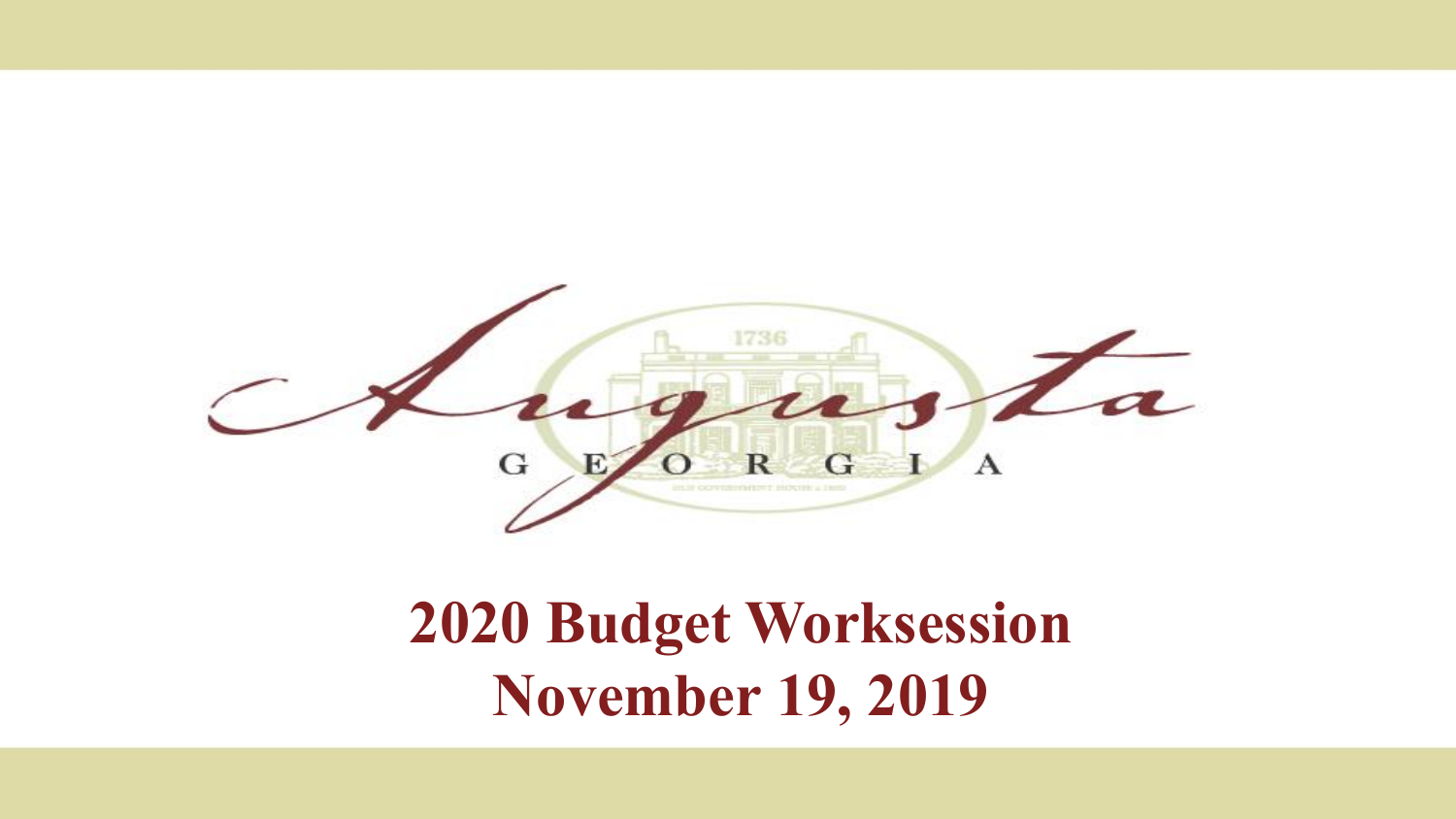# **Augusta Georgia 2020 Budget**

|                                           | <b>Rev/Exp</b> | <b>Revenues</b> | <b>Expenditures</b> | <b>Rev/Exp 2020</b>       |  |
|-------------------------------------------|----------------|-----------------|---------------------|---------------------------|--|
| <b>Fund Name</b>                          | <b>FY2019</b>  | <b>FY 2020</b>  | <b>FY 2020</b>      | <b>Difference</b>         |  |
| <b>GENERAL FUNDS</b>                      |                |                 |                     |                           |  |
| <b>General Fund</b>                       | \$102,312,790  | \$103,777,010   | \$103,777,010       | $\boldsymbol{\mathsf{S}}$ |  |
| <b>Law Enforcement</b>                    | 63,640,800     | 64,887,680      | 64,887,680          |                           |  |
| <b>Total General Fund/Law Enforcement</b> | 165,953,590    | 168,664,690     | 168,664,690         |                           |  |
|                                           |                |                 |                     |                           |  |
| <b>Port Authority</b>                     | 105,770        | 112,150         | 112,150             |                           |  |
| <b>SPECIAL REVENUE FUNDS</b>              | 103,274,660    | 95,649,670      | 95,649,670          |                           |  |
| <b>CAPITAL PROJECT FUNDS</b>              | 196,867,210    | 162,991,720     | 162,991,720         |                           |  |
| <b>DEBT SERVICE FUNDS</b>                 | 16,244,140     | 15,586,140      | 15,586,140          |                           |  |
| <b>ENTERPRISE FUNDS</b>                   | 425,999,310    | 367,897,080     | 367,897,080         |                           |  |
| <b>INTERNAL SERVICE FUNDS</b>             | 47,614,130     | 48,396,930      | 48,396,930          |                           |  |
| <b>TRUST &amp; AGENCY FUNDS</b>           | 35,931,710     | 29,785,760      | 29,785,760          |                           |  |
| <b>TOTAL</b>                              | \$991,990,520  | \$889,084,140   | \$889,084,140       | \$                        |  |

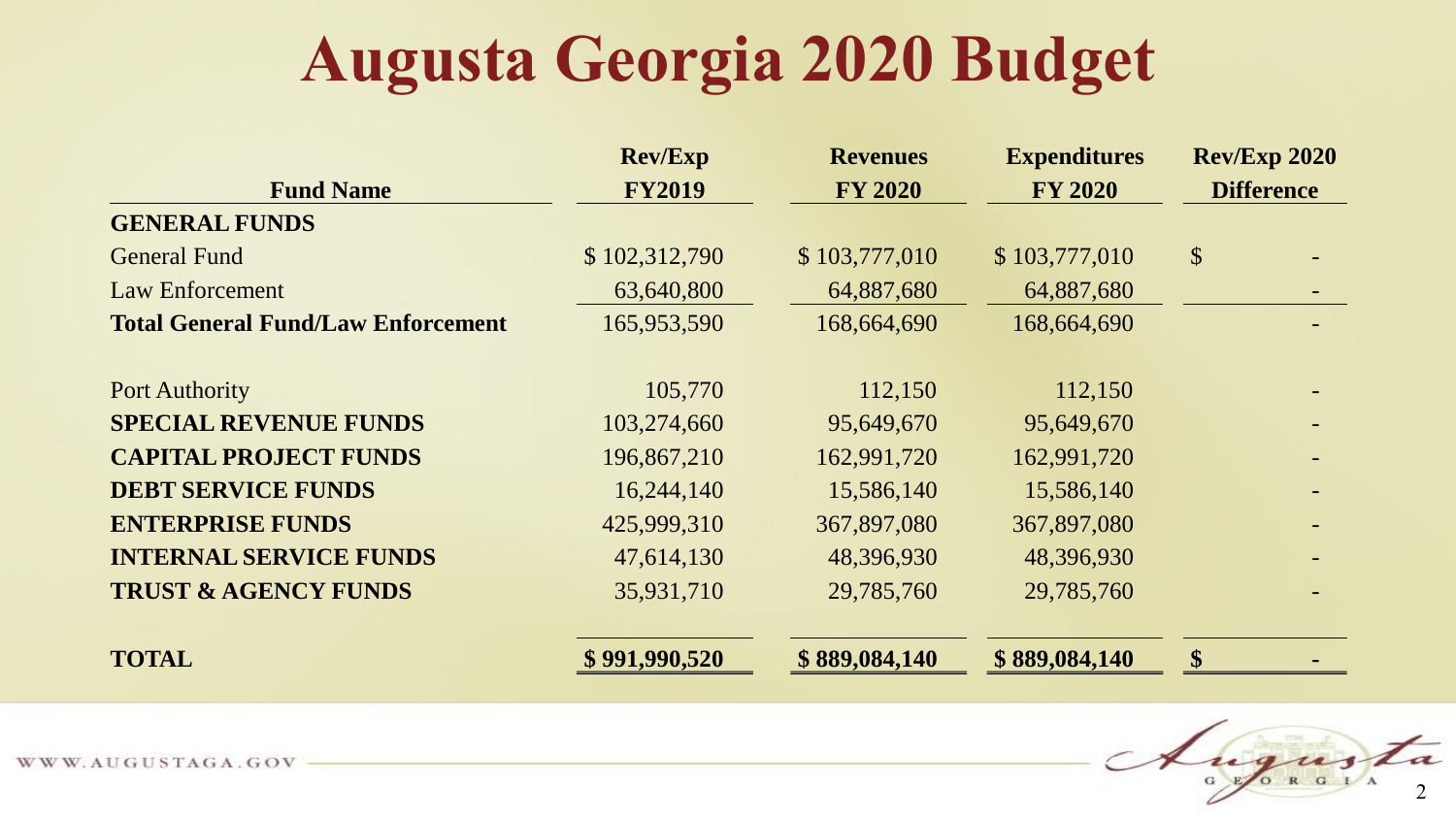### **November 18 Budget Worksession**

- Items Discussed:
	- MACH Academy
	- Conflict Public Defenders
	- Masters City Little League
	- Solicitor's Office
	- Mayor's Masters Reception
	- Clerk of Commission
	- Juvenile Court

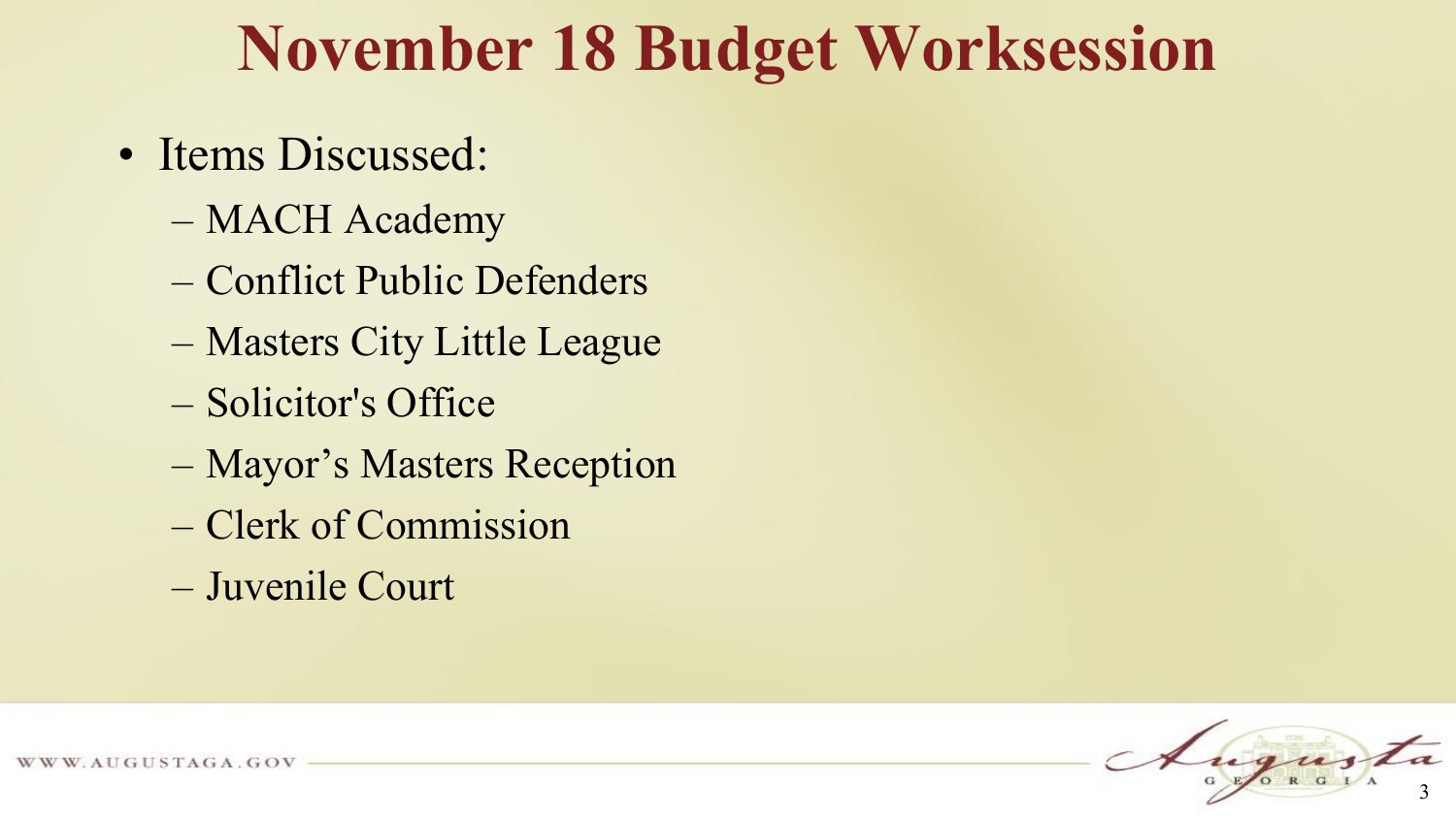# **Funds required for proposed changes**

| Program                                                                    | <b>Amount</b> |         |
|----------------------------------------------------------------------------|---------------|---------|
| Mach Academy (total GF allocation now \$70,000)                            | $\varsigma$   | 20,000  |
| Conflict Defenders (increase from \$1667 to \$2500/month effective 7-1-20) |               | 25,000  |
| Master City Little League - fund as external agency                        |               | 15,000  |
| Solicitor Office (salary \$13,000 plus benefits)                           |               | 15,000  |
| <b>Mayors Masters Reception</b>                                            |               | 5,000   |
| Clerk of Commission \$20,000 Salaries plus Benefits Adjustments            |               | 23,000  |
| Juvenile Court - data clerks                                               |               | 60,000  |
| <b>Funding needed</b>                                                      |               | 163,000 |

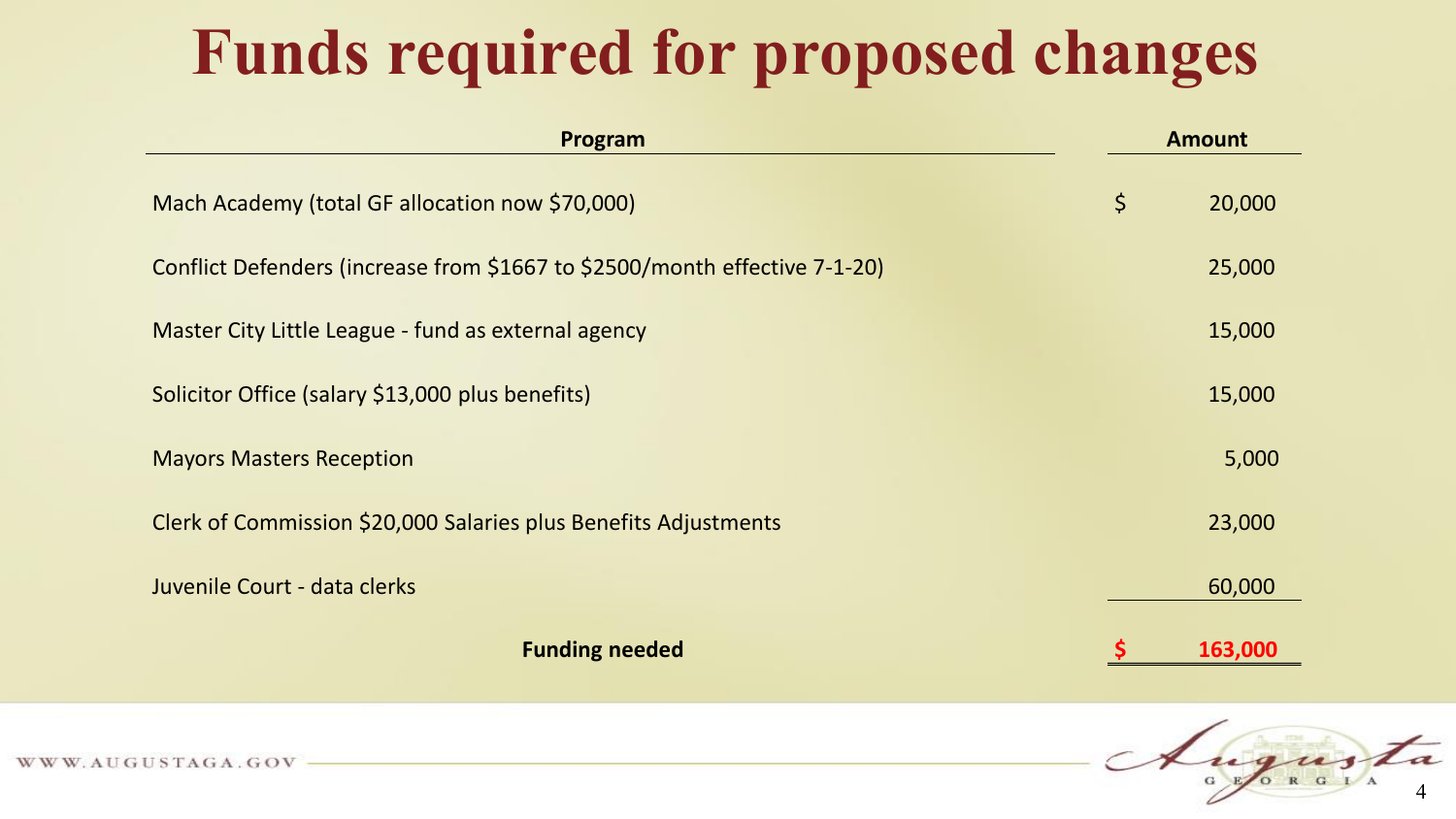#### **Juvenile Court - Data Clerk**

|                            | <b>Full Time</b> |                          |             |            | <b>Part Time</b> |        |
|----------------------------|------------------|--------------------------|-------------|------------|------------------|--------|
| <b>Number of Positions</b> |                  | <b>One</b><br><b>Two</b> |             | <b>TBD</b> |                  |        |
|                            |                  |                          |             |            |                  |        |
| Salary                     | $\varsigma$      | 27,200                   | \$          | 54,400     | $\zeta$          | 55,750 |
| <b>Benefits</b>            |                  | 12,600                   |             | 25,200     |                  | 4,250  |
| <b>Total</b>               | $\varsigma$      | 39,800                   | $\varsigma$ | 79,600     | $\mathsf{S}$     | 60,000 |
|                            |                  |                          |             |            |                  |        |
|                            |                  |                          |             |            |                  |        |
| <b>Total Hours</b>         |                  | 1,950                    |             | 3,900      |                  | 3,750  |
|                            |                  |                          |             |            |                  |        |
| <b>Hourly Rate</b>         | \$               | 13.95                    | \$          | 13.95      | $\varsigma$      | 15.00  |

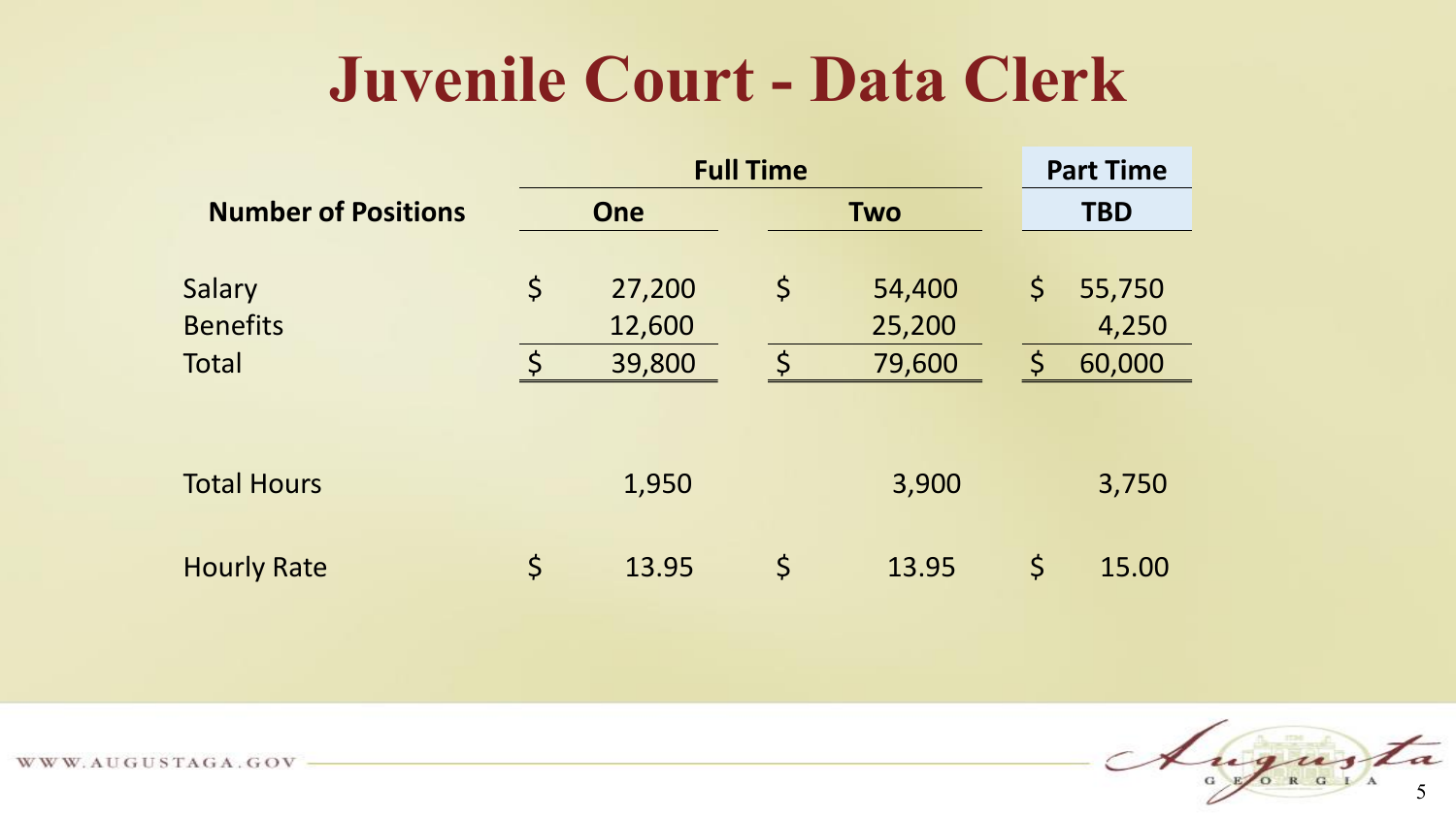## **Funding Recommendation**

| Program                                                  |             | <b>Amount</b> |  |
|----------------------------------------------------------|-------------|---------------|--|
| 911 personnel effective April 1, 2020 (reduces transfer) | $\varsigma$ | 47,600        |  |
| <b>Workers Comp Allocation - revaluation of claims</b>   |             | 44,500        |  |
| Use of Contingency                                       |             | 70,900        |  |
| <b>Total</b>                                             |             | 163,000       |  |

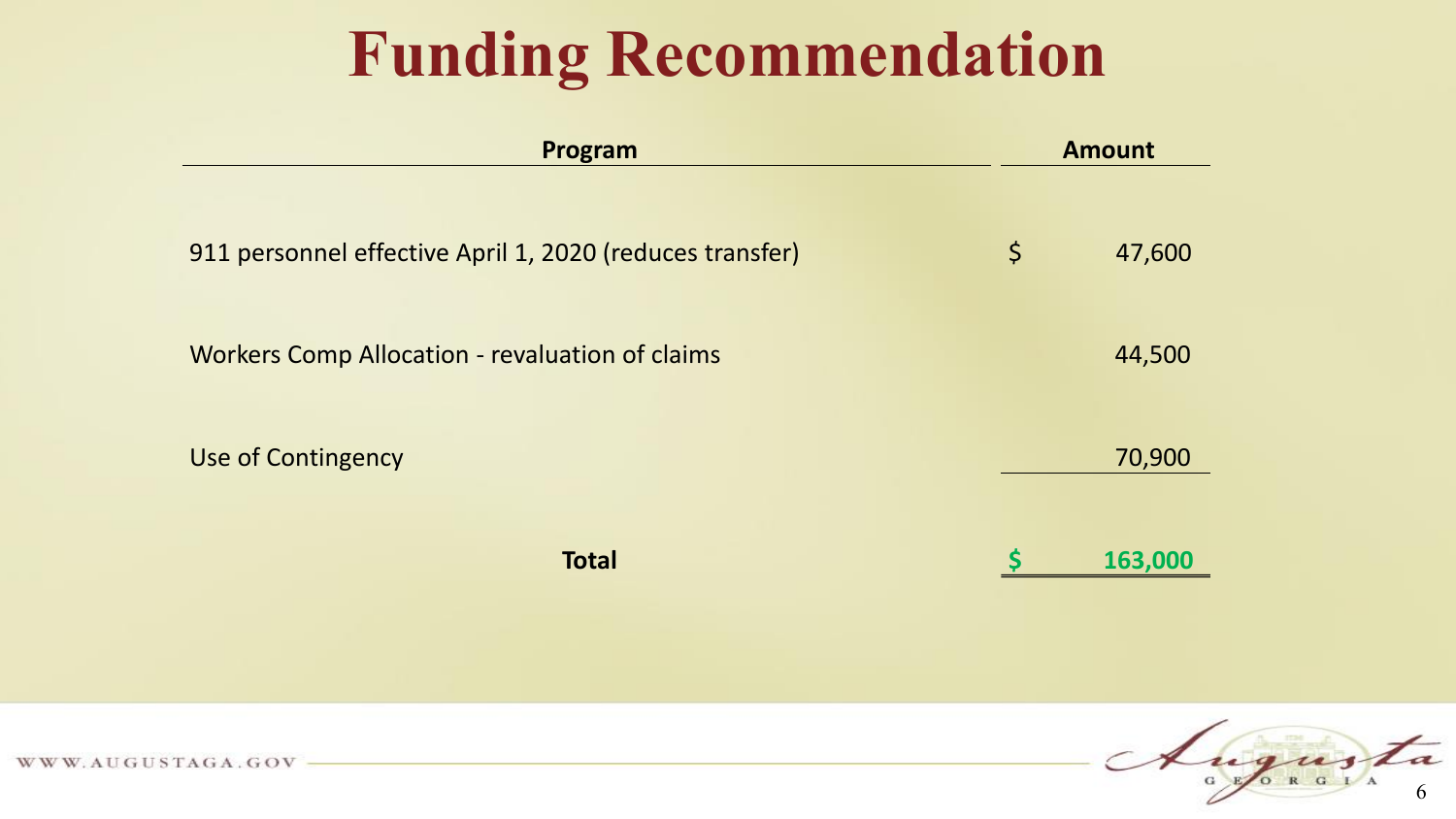## **General Fund Contingency**

|                              | <b>Amount</b> | <b>Balance</b> |
|------------------------------|---------------|----------------|
| Beginning Balance - 10-15-19 | \$500,000     | \$500,000      |
|                              |               |                |
| <b>Adjustments</b>           |               |                |
| 11-08-19 adjustments         | 29,070        | 529,070        |
| 11-13-19 adjustments         | (141, 440)    | 387,630        |
| 11-18-19 adjustments         | (70,900)      | \$316,730      |

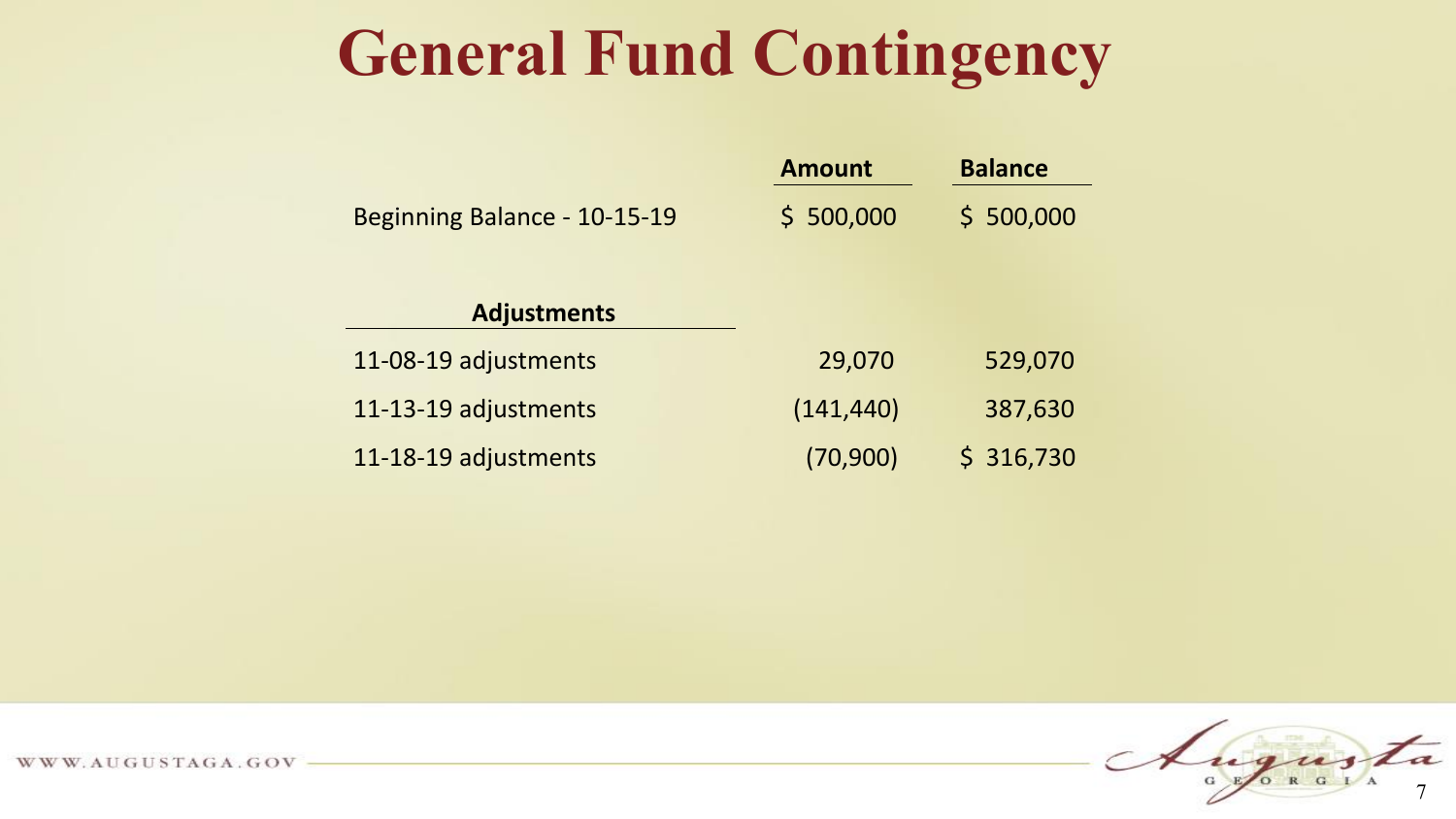#### **General Fund 2020 Budget Totals**

|                                                                              | <b>Revenues</b>   | <b>Expenditures</b> | <b>Balance</b> | <b>Contingency</b> |
|------------------------------------------------------------------------------|-------------------|---------------------|----------------|--------------------|
| General Fund 2020 Budget as of 10-15-19                                      | 168,290,090<br>S. | \$168,290,090       | \$             | 500,000<br>S       |
| <b>Adjustments</b>                                                           |                   |                     |                |                    |
| <b>November 8, 2019 proposed changes</b>                                     |                   |                     |                |                    |
| Change hire date for new positions to 7-1-20                                 |                   | (136, 220)          | 136,220        |                    |
| Reduced Reimbursement for other counties                                     | (23, 840)         |                     | 112,380        |                    |
| <b>Reduced transfer to Transit for Personnel</b>                             |                   | (6, 750)            | 119,130        |                    |
| <b>November 13, 2019 proposed Changes</b>                                    |                   |                     |                |                    |
| Longevity - Effective April 1, 2020                                          |                   | 202,880             | (83,750)       |                    |
| Marshal - 5 deputies effective April 1, 2020                                 |                   | 118,620             | (202, 370)     |                    |
| Tax Assessor - DOR certification supplements                                 |                   | 10,000              | (212, 370)     |                    |
| Lifeguard part time salary (allocation now \$113,765)                        |                   | (20,000)            | (192, 370)     |                    |
| COLA (revised estimate base on vacancy rates)                                |                   | (50,000)            | (142, 370)     |                    |
| Tree Crew funded as of April 1, 2020 -3 positions                            |                   | (30,000)            | (112, 370)     |                    |
| <b>Contingency allocation</b>                                                |                   | (112, 370)          |                | 387,630            |
| <b>November 18, 2019 proposed Changes</b>                                    |                   |                     |                |                    |
| Mach Academy (total GF allocation now \$70,000)                              |                   | 20,000              | (20,000)       |                    |
| Conflict Defenders (increase from \$1,667 to \$2,500/month effective 7-1-20) |                   | 25,000              | (45,000)       |                    |
| Master City Little League - fund as external agency                          |                   | 15,000              | (60,000)       |                    |
| Solicitor Office (salary \$13,000 plus benefits)                             |                   | 15,000              | (75,000)       |                    |
| <b>Mayors Masters Reception</b>                                              |                   | 5,000               | (80,000)       |                    |
| Clerk of Commission \$20,000 Salaries plus Benefits Adjustments              |                   | 23,000              | (103,000)      |                    |
| Juvenile Court - data clerks                                                 |                   | 60,000              | (163,000)      |                    |
| 911 personnel effective April 1, 2020 (reduces transfer)                     |                   | (47,600)            | (115, 400)     |                    |
| Workers Comp Allocation - revaluation of claims                              |                   | (44,500)            | (70, 900)      |                    |
| <b>Contingency allocation</b>                                                |                   | (70, 900)           |                | 316,730            |
| General Fund 2020 Budget as of 11-19-19                                      | 168,266,250       | 168,266,250         |                | 316,730            |

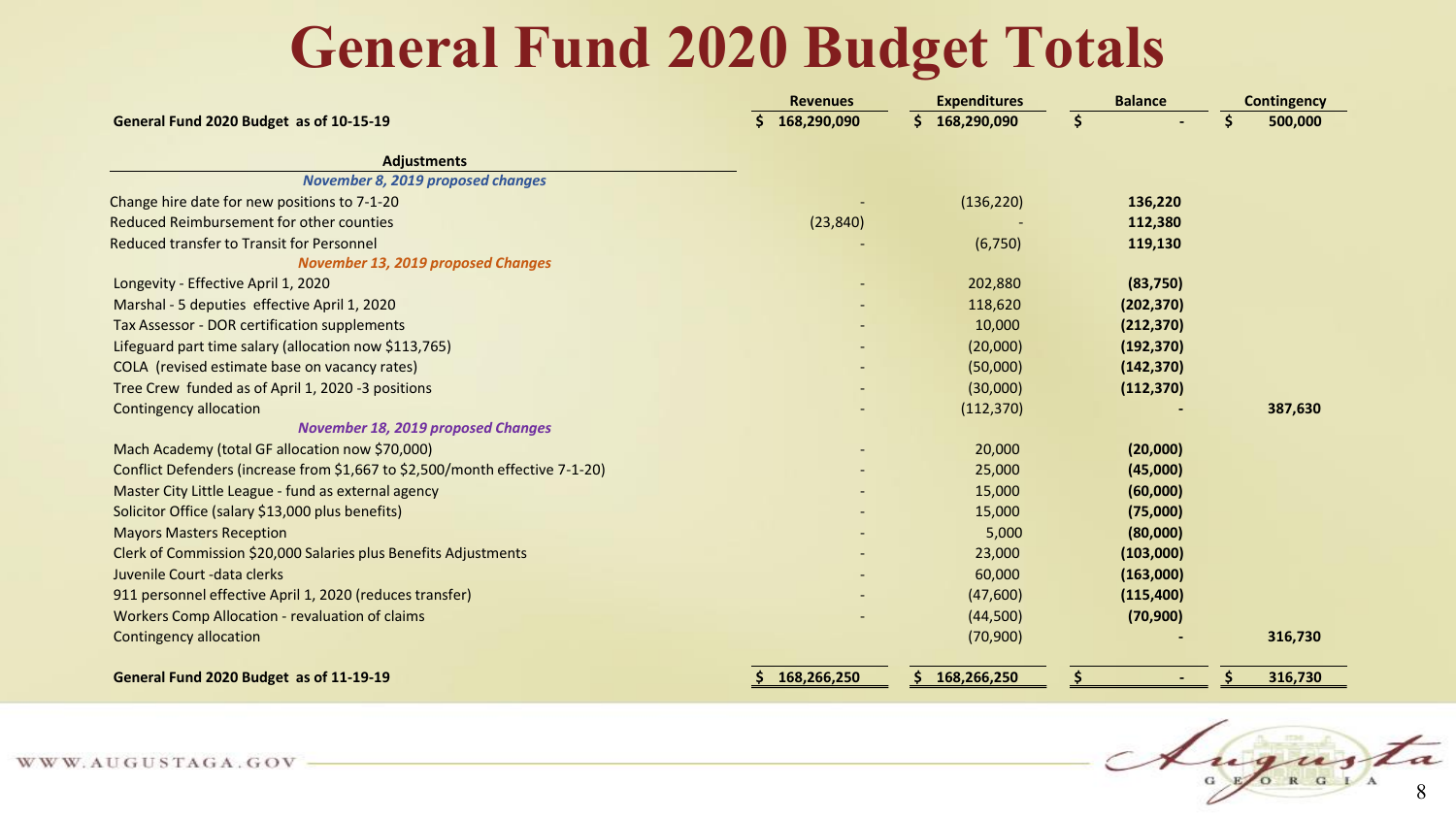### **Budget Calendar**

• Budget Adopted November 19, 2019

• Budget Implemented January 1, 2020

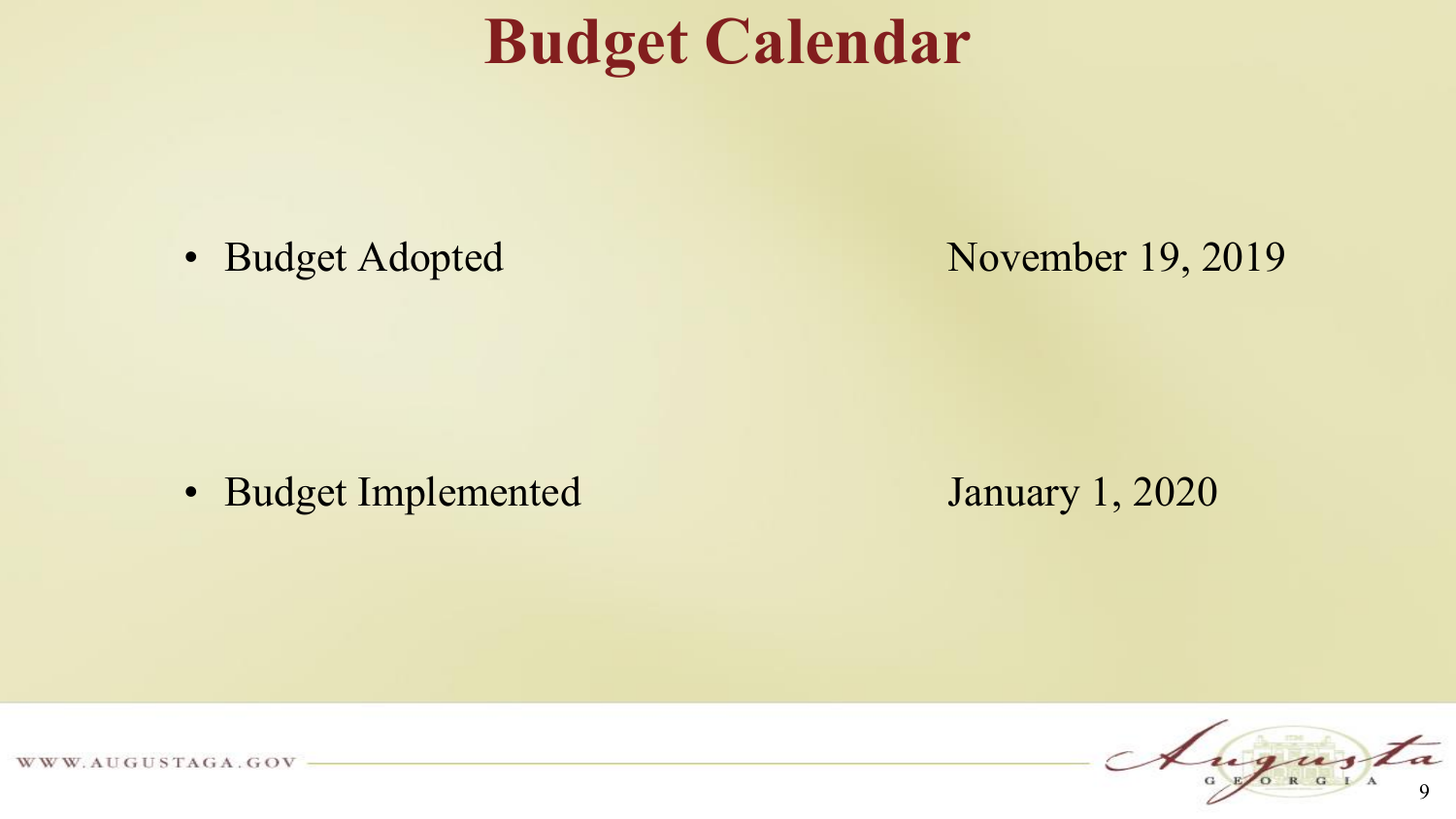## **Special Thanks**

• Office of the Administrator staff

• Finance Department

• All Departments and Agencies